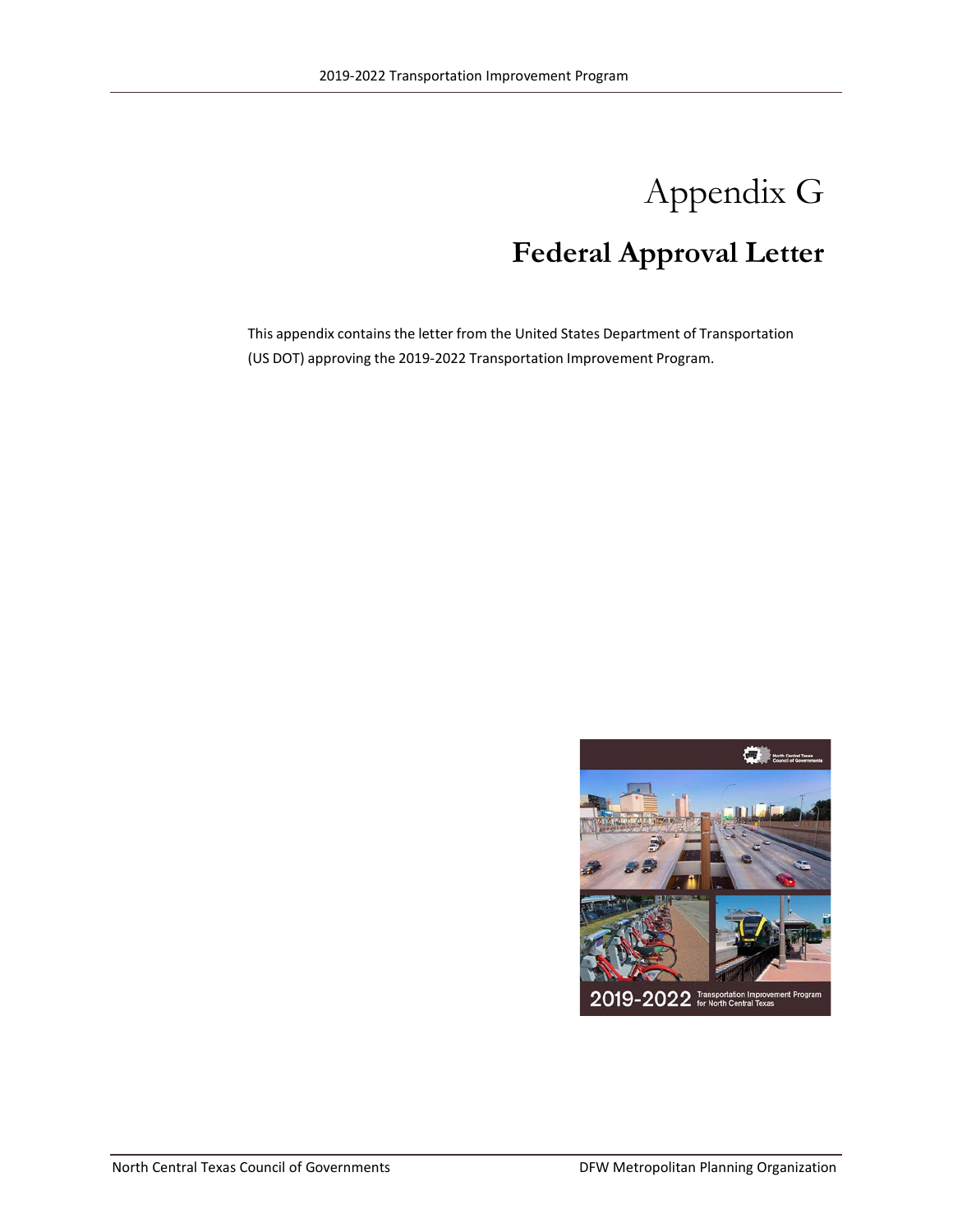

September 28, 2018

Refer to: HPP-TX

Joint Approval of FY 2019-2022 Statewide Transportation Improvement Program (STIP)

James M. Bass **Executive Director Texas Department of Transportation** 125 E.  $11<sup>th</sup>$  Street Austin, Texas 78701

Attention: Marc Williams

Mr. Bass:

We have reviewed the FY 2019-2022 Statewide Transportation Improvement Program (STIP) received electronically on September 18, 2018. Supplemental information was provided on September 25, 2018 detailing fiscal constraint of the STIP, the STIP's compliance with the FAST Act planning requirements and continuation of FY 2019 and 2020 portions of the Beaumont-Port Arthur 2017-2020 TIP in the FY 2019-2022 STIP.

The Federal partners understand that fiscal constraint of the FY 2019-2022 is based in part on the reduction of anticipated project expenditures due to the identification of projects in the FY 2019-2022 STIP authorized in FY 2018; and TxDOT's ability to utilize up to \$500 million in short term borrowing. The Federal Partners are satisfied that the FY 2019-2022 initial STIP is fiscally constrained.

Additionally, portions of the 2019-2022 STIP in the Dallas-Fort Worth, El Paso and Houston-Galveston non-attainment and maintenance areas have been reviewed for consistency with their currently conforming Transportation Plans. Based upon this review we hereby find that the TIPs for these areas conform, except as otherwise noted in the enclosed project specific comments.

In accordance with 23 CFR 450.218, the FY 2019-2022 STIP includes the Transportation Improvement Programs (TIP) for each of Texas' Metropolitan Planning Organizations (MPO). We jointly find that the State of Texas and its twenty-five MPOs have generally complied with the joint statewide and metropolitan planning regulations issued by FTA and FHWA pursuant to Title 23 United States Code (USC) Sections 134 and 135, and the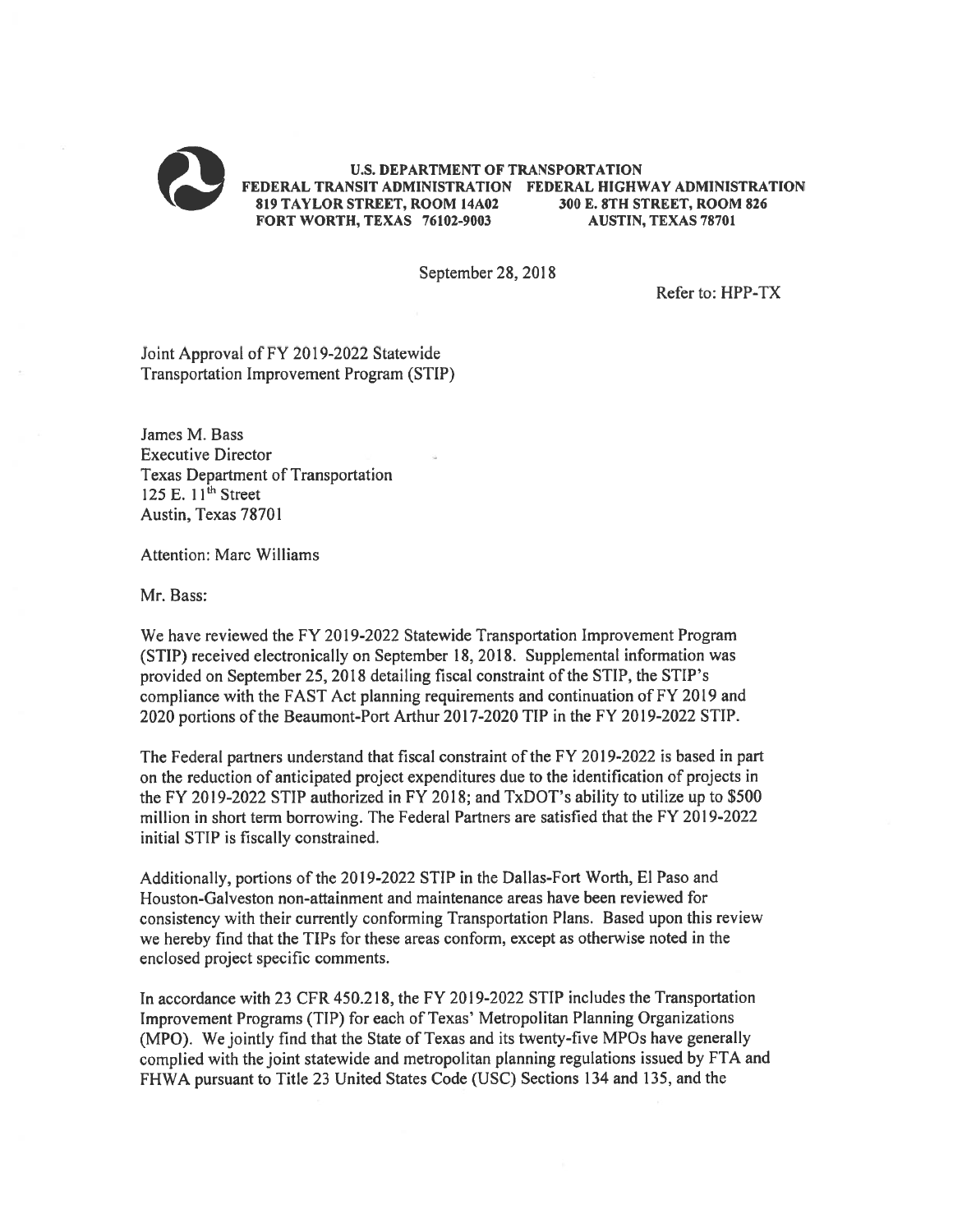Federal Transit Act under Title 49 USC, as certified within the STIP documentation.

Based upon our review, the FY 2019-2022 STIP is hereby approved subject to the enclosed comments. Please note STIP approval for projects that are not federally funded is not intended to provide federal endorsement or action. The Federal partners look forward to continuing to work with TxDOT and Texas' MPOs on the successful implementation of this STIP. We do want to thank TxDOT-TPP staff for their effort to complete the review and approval of the 2019-2022 STIP.

Please contact Ms. Lynn Hayes, FTA at (817) 978-0565, or Ms. Genevieve Bales, FHWA at (512) 536-5941 should you have any questions concerning this action.

Donald R. Koski, Director Planning and Program Development **Federal Transit Administration Region VI** 

Sincerely yours,

 $\overline{a}$ 

Michael/T. Leary, Director Planning and Program Development Federal Highway Administration **Texas Division** 

Enclosure

cc: Lynn Hayes, FTA, Region VI Lori Morel, TxDOT TPP Kelly Kirkland, TxDOT PTN FHWA-HA-TX, HB-TX, HAM-TX, HPP-TX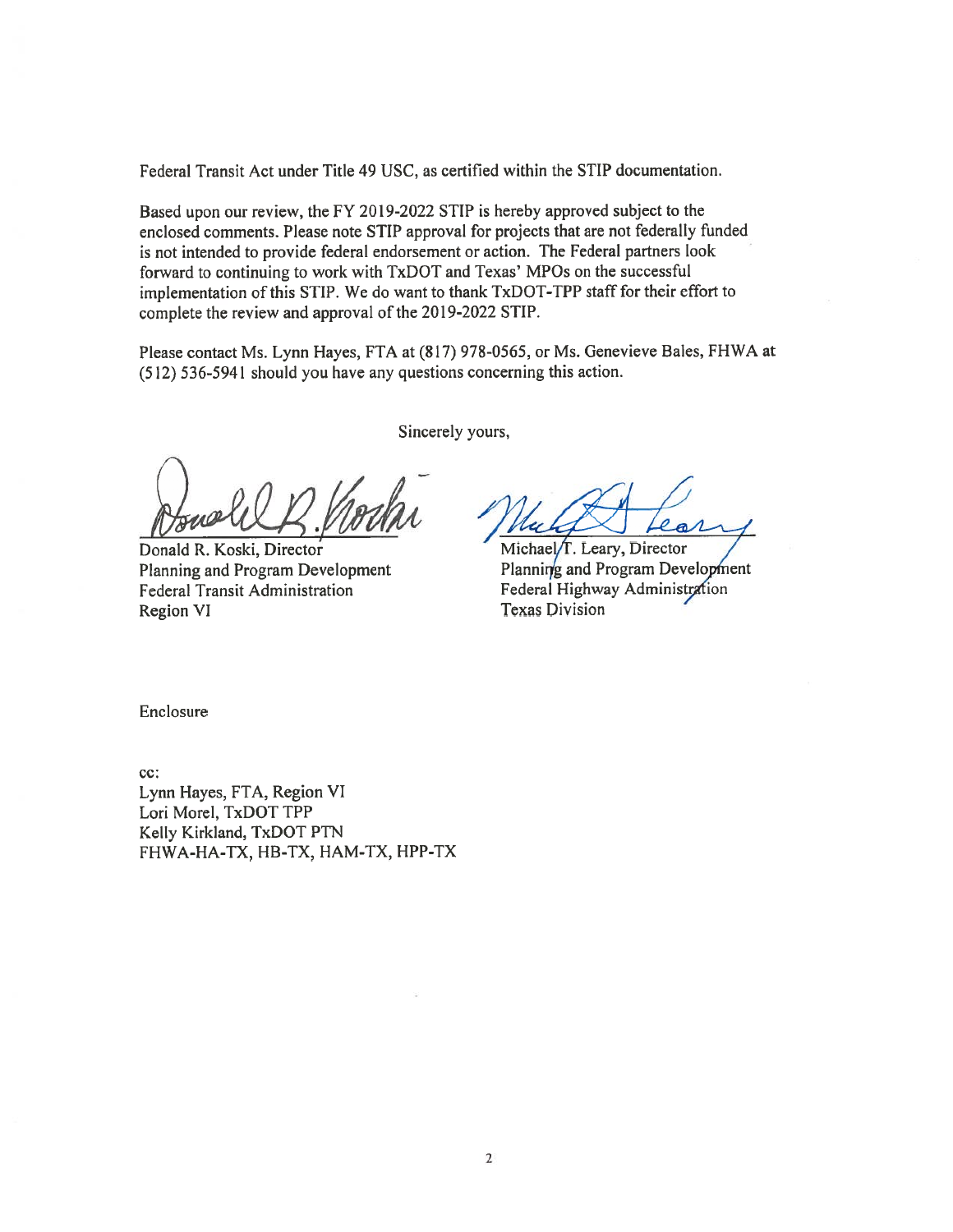# **2019 ‐ 2022 STIP**

#### **‐ Federal Comments**

| #              | <b>District / MPO</b> | <b>CSJ Number</b> | <b>STIP</b> comment                                                                                                                                                                                                                                                                                                                                                           |
|----------------|-----------------------|-------------------|-------------------------------------------------------------------------------------------------------------------------------------------------------------------------------------------------------------------------------------------------------------------------------------------------------------------------------------------------------------------------------|
| 1              | Statewide             | General           | Funding by category and Category 3 Non-Traditional Funding information reflected in<br>Appendix A of the 2019-2022 STIP introduction for CAMPO (all fiscal years), appears<br>inconsistent with funding information reflected in the CAMPO Initial FY 2019-2022 TIP<br>funding summary. Please explain and/or revise as appropriate.                                          |
| $\overline{2}$ | AMA / Rural           | 2494-02-010       | Not Approved. Revise with the number of constructed lanes for frontage roads.                                                                                                                                                                                                                                                                                                 |
| 3              | AMA / Rural           | 2635-03-024       | Not Approved. Revise with the number of constructed lanes for for mainlanes and<br>frontage roads.                                                                                                                                                                                                                                                                            |
| 4              | AMA / Rural           | 2635-06-001       | Not Approved. Revise with the number of constructed lanes for frontage roads.                                                                                                                                                                                                                                                                                                 |
| 5              | AMA / Rural           | 2635-06-002       | Not Approved. Revise with the number of constructed lanes for frontage roads.                                                                                                                                                                                                                                                                                                 |
| 6              | <b>AUS/CAMPO</b>      | General           | The category 3 funding information reflected in the Funding by Category portion of the<br>CAMPO Initial FY 2019-2020 TIP funding summary for FYs 2019, 2020 and 2021,<br>appears inconsistent with information provided in the Funding Participation Source<br>portion of the CAMPO Initial FY 2019-2020 TIP funding summary. Please explain<br>and/or revise as appropriate. |
| $\tau$         | <b>AUS/CAMPO</b>      | 0015-10-064       | Not approved. The project description does not indicate improvements to be completed<br>with the proposed project. Additionally, the MPO ID reflected in e-STIP is not<br>consistent with that noted in the CAMPO 2019-2022 TIP. Approval is withheld pending<br>clarification of project scope and MPO ID.                                                                   |
| 8              | <b>AUS/CAMPO</b>      | 0016-03-103       | Not approved. This project is not approved as part of the 2019-2022 STIP. TxDOT has<br>indicated that this project was let under the 2017-2020 STIP.                                                                                                                                                                                                                          |
| 9              | <b>AUS / CAMPO</b>    | 0016-03-114       | Not approved. Project description appears incomplete regarding frontage road actions.<br>Approval is withheld pending clarification of project scope.                                                                                                                                                                                                                         |
| 10             | <b>AUS/CAMPO</b>      | 0113-13-163       | Not approved. Project description does not indicate the direction and number of frontage<br>road lanes to be constructed. Approval is withheld pending clarification of project scope.                                                                                                                                                                                        |
| 11             | <b>AUS/CAMPO</b>      | 0113-13-166       | Not approved. E-STIP does not indicate the facility on which the proposed project is<br>located. Approval is withheld pending clarification of project location.                                                                                                                                                                                                              |
| 12             | <b>AUS/CAMPO</b>      | 0113-13-167       | Not approved. E-STIP does not indicate the facility on which the proposed project is<br>located. Approval is withheld pending clarification of project location.                                                                                                                                                                                                              |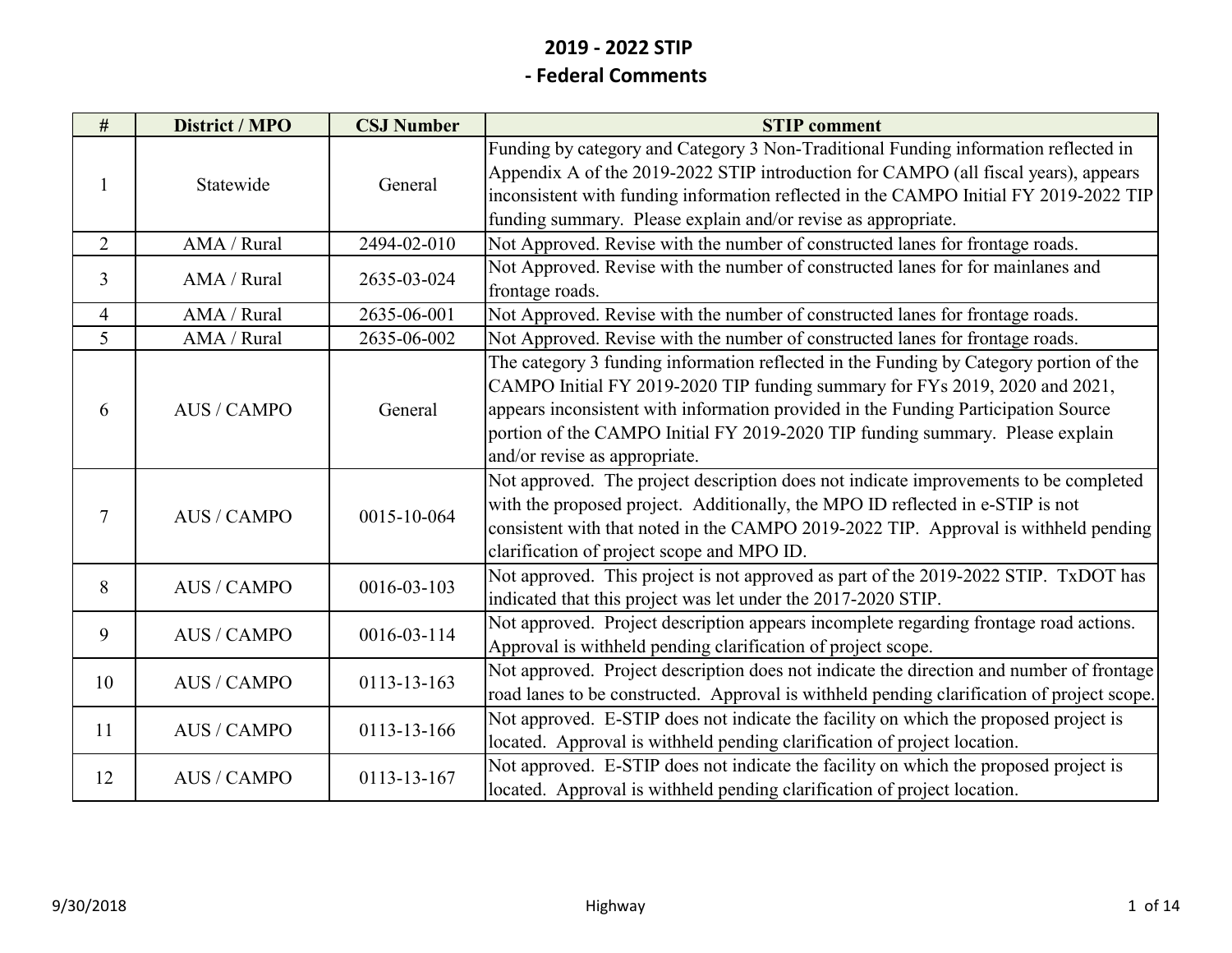| #  | <b>District / MPO</b> | <b>CSJ Number</b>          | <b>STIP</b> comment                                                                                                                                                                                                                                                                                                                                                                                                                         |
|----|-----------------------|----------------------------|---------------------------------------------------------------------------------------------------------------------------------------------------------------------------------------------------------------------------------------------------------------------------------------------------------------------------------------------------------------------------------------------------------------------------------------------|
| 13 | <b>AUS/CAMPO</b>      | $0151 - 05 - 115$          | Not approved. Project description appears incomplete regarding "relocation" of Old 183.<br>Additionally, the project description indicates widening of Old 183, but does not indicate<br>the existing and subsequent number of lanes. Approval is withheld pending clarification<br>of the project description.                                                                                                                             |
| 14 | <b>AUS/CAMPO</b>      | 0151-06-142                | Approved. However, please clarify discrepancy in the project sponsor and MPO ID<br>reflected in the CAMPO 2019-2022 TIP and that reflected in e-STIP.                                                                                                                                                                                                                                                                                       |
| 15 | <b>AUS/CAMPO</b>      | $0265 - 01 - 113$          | Not approved. Project description does not indicate the direction and number of frontage<br>road lanes and direct connectors to be constructed. Approval is withheld pending<br>clarification of project scope.                                                                                                                                                                                                                             |
| 16 | <b>AUS / CAMPO</b>    | 0265-01-116                | Not approved. Project description does not indicate the direction and number of frontage<br>road lanes to be constructed. Approval is withheld pending clarification of project scope.                                                                                                                                                                                                                                                      |
| 17 | <b>AUS/CAMPO</b>      | 0265-04-062                | Not approved. Project description in e-STIP indicates conversion of existing frontage<br>road, however the CAMPO 2019-2022 TIP and 2040 RTP indicate conversion of<br>frontage roads. Additionally, the anticipated cost of contingencies and MPO ID reflected<br>in e-STIP are inconsistent with that reflected in the CAMPO 2019-2022 TIP. Approval<br>is withheld pending clarification of project scope, total project cost and MPO ID. |
| 18 | <b>AUS/CAMPO</b>      | 0286-01-058                | Approved. However, please clarify discrepancy in location (county) of the project<br>reflected in the CAMPO 2019-2022 TIP and that reflected in e-STIP.                                                                                                                                                                                                                                                                                     |
| 19 | <b>AUS/CAMPO</b>      | 0366-01-077                | Not approved. The year of expenditure cost reflected in e-STIP is substantially greater<br>than the total project cost reflected in the CAMPO 2040 RTP. Approval is withheld<br>pending clarification of total project cost.                                                                                                                                                                                                                |
| 20 | <b>AUS/CAMPO</b>      | 0914-04-273<br>0914-33-074 | Not approved. E-STIP project entry does not indicate roadway on which the project is<br>located. Approval is withheld pending clarification of project location.                                                                                                                                                                                                                                                                            |
| 21 | <b>AUS/CAMPO</b>      | 0914-05-190                | Not approved. This project is not approved as part of the 2019-2022 STIP. TxDOT has<br>indicated that this project was let under the 2017-2020 STIP.                                                                                                                                                                                                                                                                                        |
| 22 | <b>AUS / CAMPO</b>    | 0914-05-191                | Not approved. This project is not approved as part of the 2019-2022 STIP. TxDOT has<br>indicated that this project was let under the 2017-2020 STIP.                                                                                                                                                                                                                                                                                        |
| 23 | <b>AUS / CAMPO</b>    | 0914-33-075                | Not approved. E-STIP indicates project limits for the proposed improvement, but does<br>not provide information concerning the facility on which the project is located. Approval<br>is withheld pending clarification of project location.                                                                                                                                                                                                 |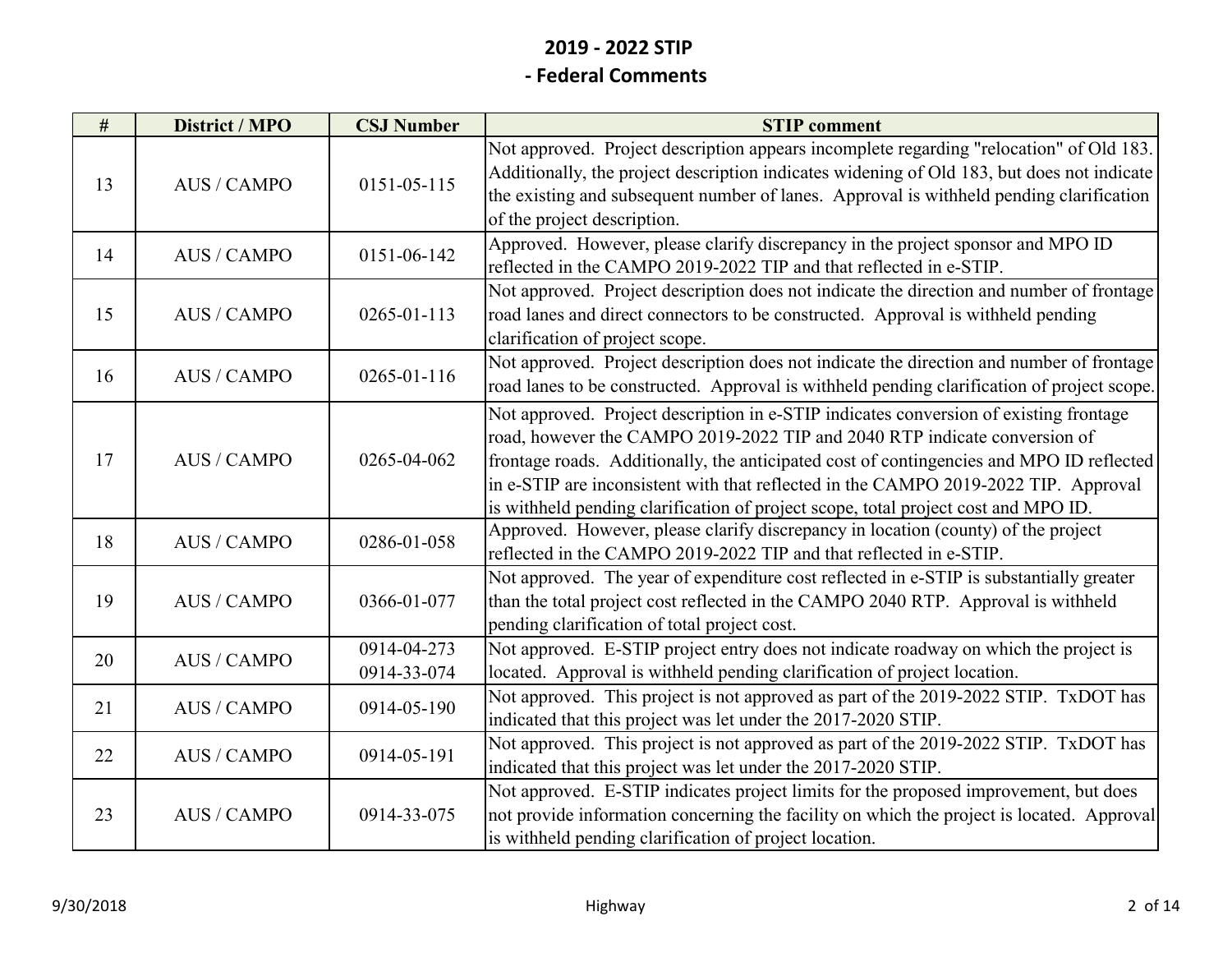| #  | <b>District / MPO</b> | <b>CSJ Number</b> | <b>STIP</b> comment                                                                       |
|----|-----------------------|-------------------|-------------------------------------------------------------------------------------------|
| 24 | <b>AUS/CAMPO</b>      | 0914-33-077       | Not approved. Project description does not reflect improvements to be completed.          |
|    |                       |                   | Approval is withheld pending clarification of project scope.                              |
| 25 | <b>AUS/CAMPO</b>      | 0914-33-079       | Approved. However, please clarify discrepancy between the MPO ID reflected in the         |
|    |                       |                   | CAMPO 2019-2022 TIP and that reflected in e-STIP.                                         |
| 26 | <b>AUS/CAMPO</b>      | 1566-01-009       | Approved. However, please clarify discrepancy in the MPO ID reflected in the CAMPO        |
|    |                       |                   | 2019-2022 TIP and that reflected in e-STIP.                                               |
|    |                       |                   | Not approved. Project description does not indicate number of lanes to be constructed.    |
| 27 | <b>AUS/CAMPO</b>      | 1566-02-020       | Additionally, the MPO ID reflected in e-STIP is not consistent with that noted in the     |
|    |                       |                   | CAMPO 2019-2022 TIP. Approval is withheld pending clarification of project scope          |
|    |                       |                   | and MPO ID.                                                                               |
|    |                       | 3210-01-014       | Not approved. Total project cost reflected in CAMPO 2040 RTP is substantially less        |
| 28 | <b>AUS/CAMPO</b>      | 0016-16-029       | than year of expenditure cost reflected in e-STIP. Approval is withheld pending           |
|    |                       |                   | clarification of total project cost.                                                      |
| 29 | <b>AUS / CAMPO</b>    | 3545-02-008       | Approved. However, please clarify discrepancy in the project sponsor reflected in the     |
|    |                       | 3545-02-009       | CAMPO 2019-2022 TIP and that reflected in e-STIP.                                         |
| 30 | <b>AUS/CAMPO</b>      | 3545-03-003       | Approved. However, please clarify discrepancy in location (county) of the project         |
|    |                       |                   | reflected in the CAMPO 2019-2022 TIP and that reflected in e-STIP.                        |
| 31 | <b>AUS/CAMPO</b>      | 3545-03-004       | Approved. However, please clarify discrepancy in location (county) of the project         |
|    |                       |                   | reflected in the CAMPO 2019-2022 TIP and that reflected in e-STIP.                        |
|    |                       |                   | Not approved. E-STIP indicates project limits for the proposed improvement, but does      |
|    |                       |                   | not provide information concerning the facility on which the proposed project is located. |
| 32 | <b>AUS/CAMPO</b>      | 41-00196-00       | Also, additional information regarding project scope is required to determine Federal-aid |
|    |                       |                   | eligibility. Approval is withheld pending clarification of project location, scope and    |
|    |                       |                   | Federal-aid eligibility.                                                                  |
| 33 | <b>AUS / CAMPO</b>    | 51-00029-00       | Approved. However, please clarify discrepancy in location (county) of the project         |
|    |                       |                   | reflected in the CAMPO TIP and that reflected in e-STIP.                                  |
| 34 |                       |                   | Approved. However, please clarify discrepancy in total project cost reflected in the      |
|    | <b>AUS / CAMPO</b>    | 51-00224-00       | CAMPO 2019-2022 TIP and that reflected in e-STIP.                                         |
|    |                       |                   | Not approved. The e-STIP project entry does not provide information concerning the        |
| 35 | <b>AUS/CAMPO</b>      | 54-00100-00       | location or scope of the project. Approval is withheld pending clarification of project   |
|    |                       |                   | location and scope.                                                                       |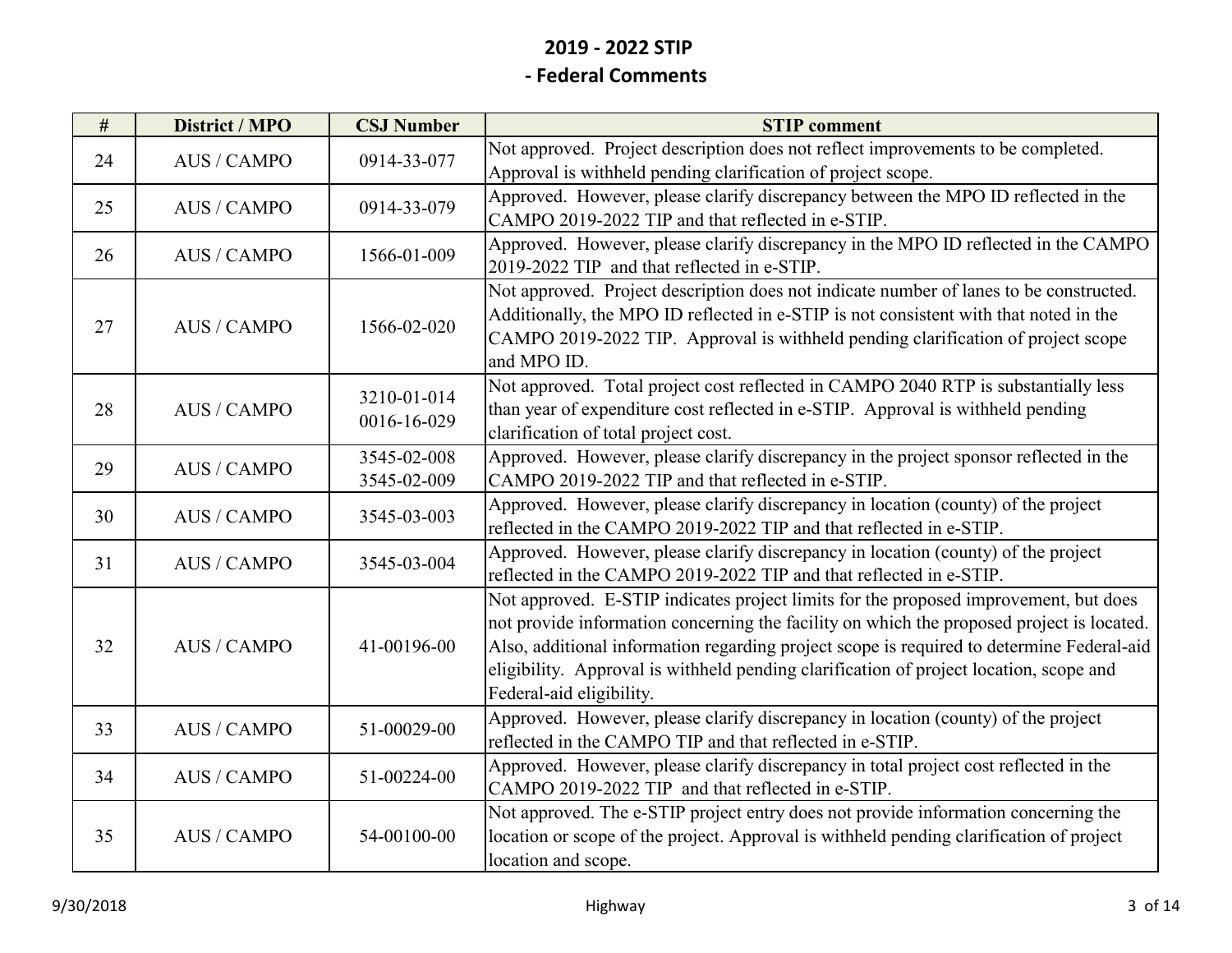| #  | <b>District / MPO</b> | <b>CSJ Number</b>            | <b>STIP</b> comment                                                                   |
|----|-----------------------|------------------------------|---------------------------------------------------------------------------------------|
| 36 | <b>AUS/CAMPO</b>      | 61-00133-00                  | Approved. However, please clarify discrepancy in local funding source and project     |
|    |                       |                              | sponsor reflected in e-STIP and that reflected in the CAMPO 2019-2022 TIP.            |
| 37 | AUS / Rural           | 0914-23-012                  | Not approved. This project is not approved as part of the 2019-2022 STIP. TxDOT has   |
|    |                       |                              | indicated that this project was let under the 2017-2020 STIP.                         |
|    |                       |                              | Not Approved. Project description of "widen freeway facility" does not include number |
| 39 | BRY / BCSMPO          | 0049-12-110                  | of lanes and is not consistent with the 2040 MTP (Table ES.2). Approval is withheld   |
|    |                       |                              | pending clarification of the project description.                                     |
| 40 | DAL / NCTCOG          | $0000 - 18 - 101$            | Not Approved. Unable to determine project eligibility with the information provided.  |
|    |                       |                              | Cat 7                                                                                 |
| 41 | DAL / NCTCOG          | 0009-11-129                  | Not Approved. The project does not appear to be consistent with the 2040 MTP.         |
| 42 | DAL / NCTCOG          | 0009-11-181                  | Not Approved. The project does not appear to be consistent with the 2040 MTP.         |
| 43 | DAL / NCTCOG          | 0009-12-219                  | Not Approved. The project does not appear to be consistent with the 2040 MTP.         |
| 44 | DAL / NCTCOG          | 0047-06-158                  | Not Approved. Conversion of the existing HOV lanes to general purpose lanes is not    |
|    |                       |                              | allowable.                                                                            |
| 45 | DAL / NCTCOG          | 0047-06-161                  | Not Approved. Unable to determine project consistency with the 2040 MTP.              |
| 46 | DAL / NCTCOG          | 0047-06-163                  | Not Approved. Conversion of the existing HOV lanes to general purpose lanes is not    |
|    |                       |                              | allowable.                                                                            |
| 47 | DAL / NCTCOG          | 0047-07-232                  | Not Approved. Conversion of the existing HOV lanes to general purpose lanes is not    |
|    |                       |                              | allowable.                                                                            |
| 48 | DAL / NCTCOG          | 0047-09-034                  | Not Approved. The project does not appear to be consistent with the Mobility 2040.    |
| 49 | DAL / NCTCOG          | 0048-04-094                  | Not Approved. The project does not appear to be consistent with the 2040 MTP.         |
| 50 | DAL / NCTCOG          | 0092-03-053                  | Not Approved. The project does not appear to be consistent with the 2040 MTP.         |
| 51 | DAL / NCTCOG          | 0094-03-060                  | Not Approved. Unable to determine project consistency with the 2040 MTP.              |
| 52 | DAL / NCTCOG          | $\overline{0095} - 02 - 096$ | Not Approved. The project does not appear to be consistent with the 2040 MTP.         |
| 53 | DAL / NCTCOG          | 0095-02-107                  | Not Approved. The project does not appear to be consistent with the 2040 MTP.         |
| 54 | DAL / NCTCOG          | 0095-03-080                  | Not Approved. The project does not appear to be consistent with the 2040 MTP.         |
| 55 | DAL / NCTCOG          | 0442-03-042                  | Not Approved. The project does not appear to be consistent with the 2040 MTP          |
| 56 | DAL / NCTCOG          | 0918-47-240                  | Not Approved. The project does not appear to be consistent with the 2040 MTP.         |
| 57 | DAL / NCTCOG          | 1051-01-051                  | Not Approved. Unable to determine project consistency with the 2040 MTP.              |
| 58 | DAL / NCTCOG          | 1051-01-052                  | Not Approved. The project does not appear to be consistent with the 2040 MTP.         |
| 59 | DAL / NCTCOG          | 2374-01-190                  | Not Approved. The project does not appear to be consistent with the 2040 MTP.         |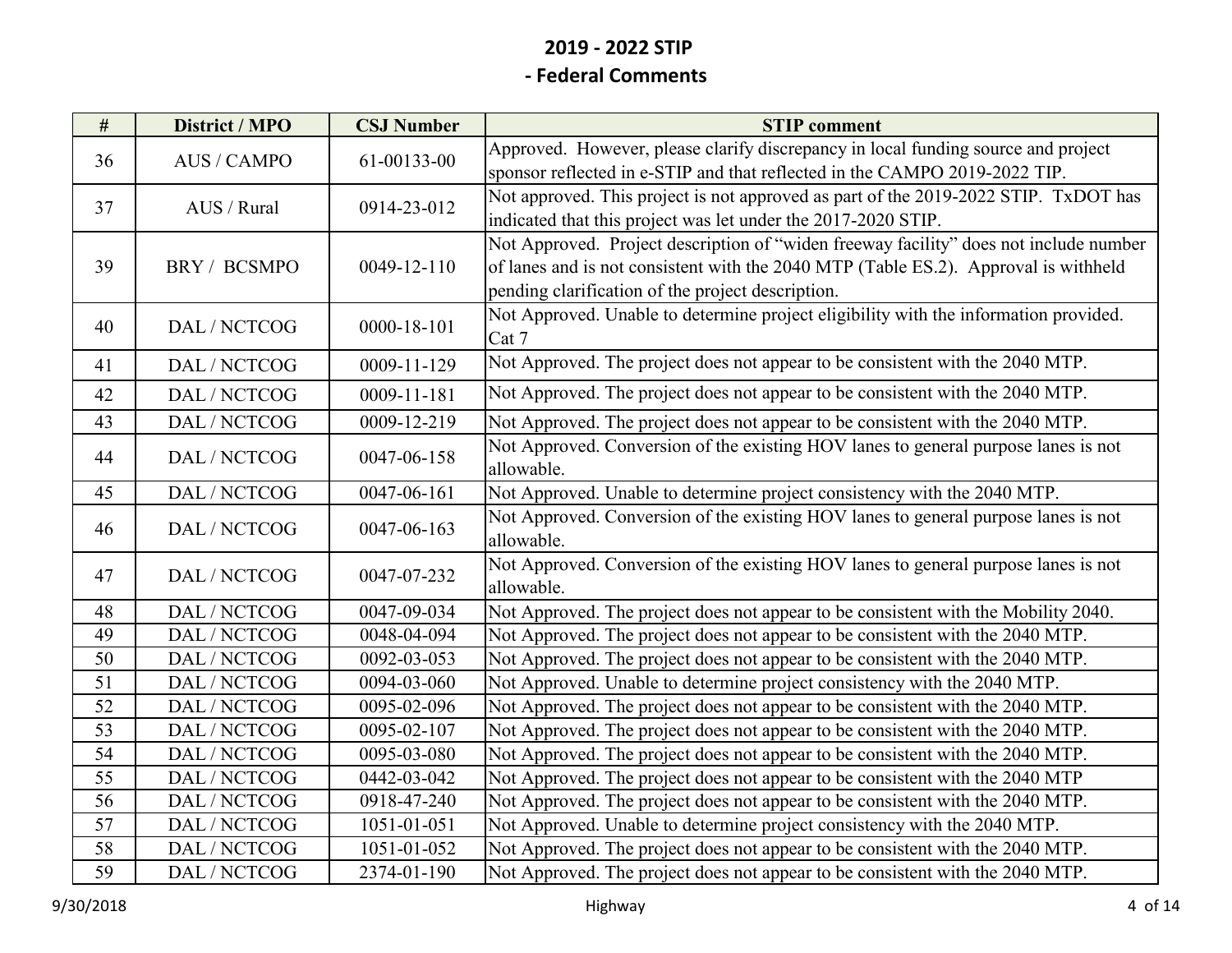| $\#$ | <b>District / MPO</b> | <b>CSJ Number</b> | <b>STIP</b> comment                                                                    |
|------|-----------------------|-------------------|----------------------------------------------------------------------------------------|
| 60   | DAL / NCTCOG          | 2374-01-191       | Not Approved. The project does not appear to be consistent with the 2040 MTP.          |
| 61   | DAL / NCTCOG          | 2374-02-152       | Not Approved. The project does not appear to be consistent with the 2040 MTP.          |
| 62   |                       | 2679-02-008       | Not Approved. This project is not approved as part of the 2019-2022 STIP.              |
|      | DAL / NCTCOG          |                   | TxDOT has indicated that this project was let under the 2017-2020 STIP.                |
|      |                       |                   | Not Approved. This project is not approved as part of the 2019-2022 STIP.              |
| 63   | DAL / Rural           | 0918-18-132       | TxDOT has indicated that this project was let under the 2017-2020 STIP.                |
| 64   | ELP / El Paso MPO     | 0924-06-534       | Approved. The use of CMAQ funds for this project is limited to approved eligible items |
|      |                       |                   | (bike lane and path).                                                                  |
| 65   | ELP / El Paso MPO     | 0924-06-564       | Not Approved. Project not found in supporting 2040 MTP.                                |
| 66   | ELP / El Paso MPO     | 0924-06-575       | Not Approved. Project is not consistent with 2040 MTP.                                 |
| 67   | ELP / El Paso MPO     | 2121-02-160       | Not Approved. Project is not consistent with 2040 MTP.                                 |
| 68   | FTW / NCTCOG          | $0000 - 01 - 138$ | Not Approved. The project does not appear to be consistent with the 2040 MTP.          |
| 69   | FTW / NCTCOG          | 0008-13-125       | Not Approved. The project does not appear to be consistent with the 2040 MTP.          |
| 70   | FTW / NCTCOG          | 0080-11-001       | Not Approved. This project is not approved as part of the 2019-2022 STIP.              |
|      |                       |                   | TxDOT has indicated that this project was let under the 2017-2020 STIP.                |
| 71   | FTW / NCTCOG          | 0081-13-054       | Not Approved. The project does not appear to be consistent with the 2040 MTP.          |
| 72   | FTW / NCTCOG          | 0094-05-067       | Not Approved. Unable to determine project consistency with the 2040 MTP.               |
| 73   | FTW / NCTCOG          | 0171-04-050       | Not Approved. The project does not appear to be consistent with the 2040 MTP.          |
| 74   | FTW / NCTCOG          | 0171-05-068       | Not Approved. The project does not appear to be consistent with the 2040 MTP.          |
| 75   | FTW / NCTCOG          | 0171-05-094       | Not Approved. The project does not appear to be consistent with the 2040 MTP.          |
| 76   | FTW / NCTCOG          | 0171-05-097       | Not Approved. The project does not appear to be consistent with the 2040 MTP.          |
| 77   | FTW / NCTCOG          | 0364-01-148       | Not Approved. This project is not approved as part of the 2019-2022 STIP.              |
|      |                       |                   | TxDOT has indicated that this project was let under the 2017-2020 STIP.                |
| 78   | FTW / NCTCOG          | 0718-02-045       | Not Approved. This project is not approved as part of the 2019-2022 STIP.              |
|      |                       |                   | TxDOT has indicated that this project was let under the 2017-2020 STIP.                |
| 79   | FTW / NCTCOG          | 0902-48-579       | Not Approved. Unable to determine project consistency with the 2040 MTP.               |
| 80   | FTW / NCTCOG          | 0902-90-107       | Not Approved. This project is not approved as part of the 2019-2022 STIP.              |
|      |                       |                   | TxDOT has indicated that this project was let under the 2017-2020 STIP.                |
| 81   | FTW / NCTCOG          | 1068-02-147       | Not Approved. The project does not appear to be consistent with the 2040 MTP.          |
| 82   | FTW / NCTCOG          | 1068-04-170       | Not Approved. The project does not appear to be consistent with the 2040 MTP.          |
| 83   | FTW / NCTCOG          | 1330-01-068       | Not Approved. The project does not appear to be consistent with the 2040 MTP.          |
| 84   | FTW / NCTCOG          | 2266-02-148       | Not Approved. The project does not appear to be consistent with the 2040 MTP.          |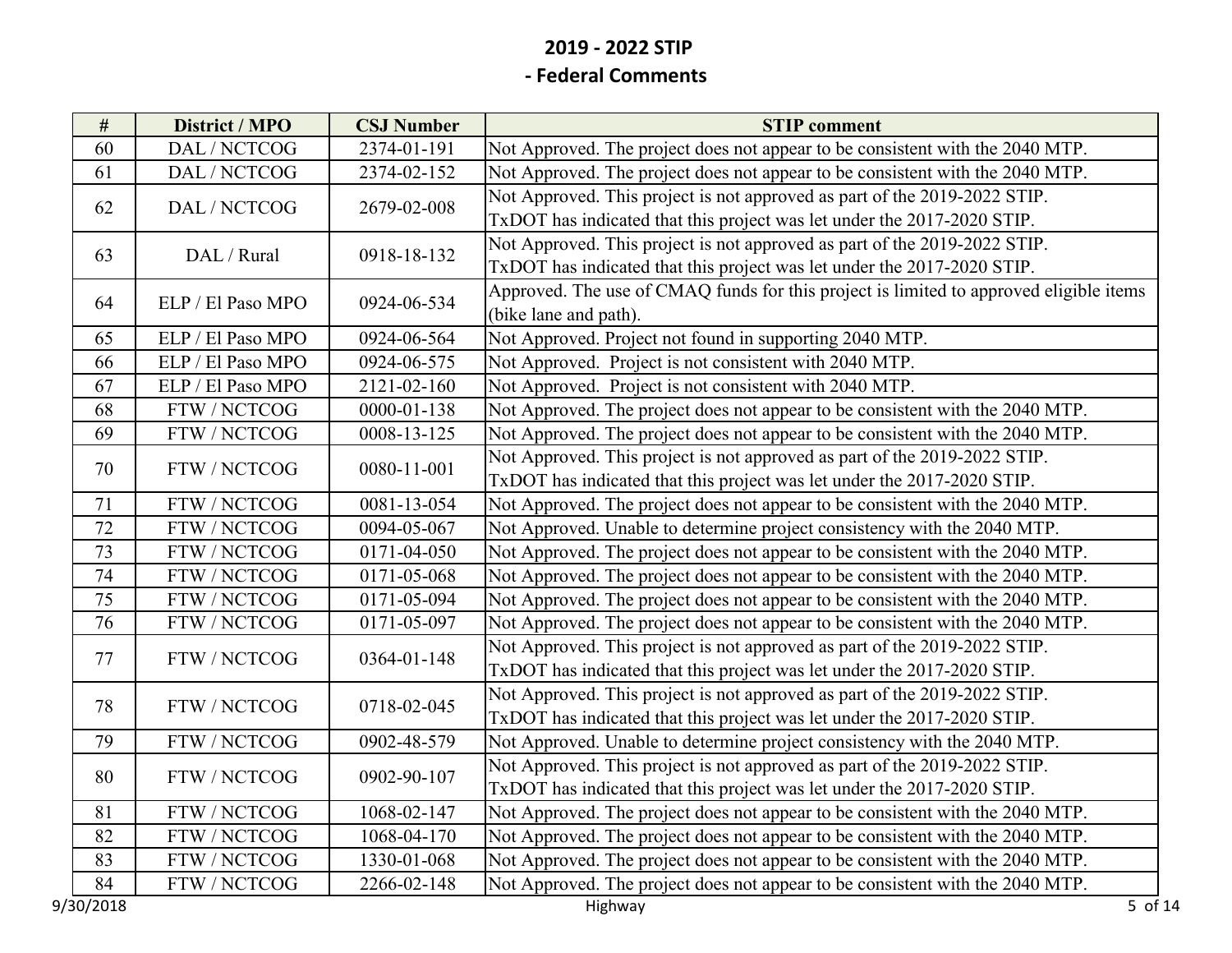| $\#$ | District / MPO | <b>CSJ Number</b> | <b>STIP</b> comment                                                                                                                                                                                                                                                                                                                                    |
|------|----------------|-------------------|--------------------------------------------------------------------------------------------------------------------------------------------------------------------------------------------------------------------------------------------------------------------------------------------------------------------------------------------------------|
| 85   | FTW / NCTCOG   | 3559-02-007       | Not Approved. The project does not appear to be consistent with the 2040 MTP.                                                                                                                                                                                                                                                                          |
| 86   | FTW / Rural    | 0902-39-035       | Not Approved. Unable to determine project eligibility with the information provided.                                                                                                                                                                                                                                                                   |
| 87   | HOU / H-GAC    | 0027-09-104       | Not approved. Project description does not indicate if the proposed project is replacing<br>existing ITS equipment and infrastructure, is a new ITS installation or system expansion.<br>Also, estimated emissions reduction not provided in e-STIP. Approval is withheld<br>pending clarification of project scope and estimated emissions reduction. |
| 88   | HOU / H-GAC    | 0027-13-221       | Not approved. Project description indicates reconstruct bridges, however, it appears that<br>the reconstruction will also include widening of the roadway. Approval is withheld<br>pending clarification of project scope.                                                                                                                             |
| 89   | HOU / H-GAC    | 0028-02-092       | Not approved. Project description does not indicate if the proposed project is replacing<br>existing ITS equipment and infrastructure, is a new ITS installation or system expansion.<br>Approval is withheld pending clarification of project scope.                                                                                                  |
| 90   | HOU / H-GAC    | 0111-08-100       | Approved. Approval based upon previous clarification provided by H-GAC indicating a<br>project completion date beyond 2021.                                                                                                                                                                                                                            |
| 91   | BMT / H-GAC    | 0177-03-096       | Not approved. This project is not approved as part of the 2019-2022 STIP. TxDOT has<br>indicated that this project was let under the 2017-2020 STIP.                                                                                                                                                                                                   |
| 92   | HOU / H-GAC    | 0177-05-113       | Not approved. This project is not approved as part of the 2019-2022 STIP. TxDOT has<br>indicated that this project was let under the 2017-2020 STIP.                                                                                                                                                                                                   |
| 93   | HOU / H-GAC    | 0177-14-010       | Not approved. This project is not approved as part of the 2019-2022 STIP. TxDOT has<br>indicated that this project was let under the 2017-2020 STIP.                                                                                                                                                                                                   |
| 94   | HOU / H-GAC    | 0177-15-003       | Not approved. This project is not approved as part of the 2019-2022 STIP. TxDOT has<br>indicated that this project was let under the 2017-2020 STIP.                                                                                                                                                                                                   |
| 95   | HOU / H-GAC    | 0188-02-029       | Not approved. H-GAC's 2040 RTP indicates a 2025 transportation conformity analysis<br>year, however, assuming a 2-year construction time-frame and a 2019 letting year, it is<br>anticipated that the project would have a 2021 analysis year. Approval is withheld<br>pending clarification of the project's analysis year.                           |
| 96   | HOU / H-GAC    | 0188-02-036       | Not approved. H-GAC's 2040 RTP indicates a 2025 transportation conformity analysis<br>year, however, assuming a 2-year construction time-frame and a 2019 letting year, it is<br>anticipated that the project would have a 2021 analysis year. Approval is withheld<br>pending clarification of the project's analysis year.                           |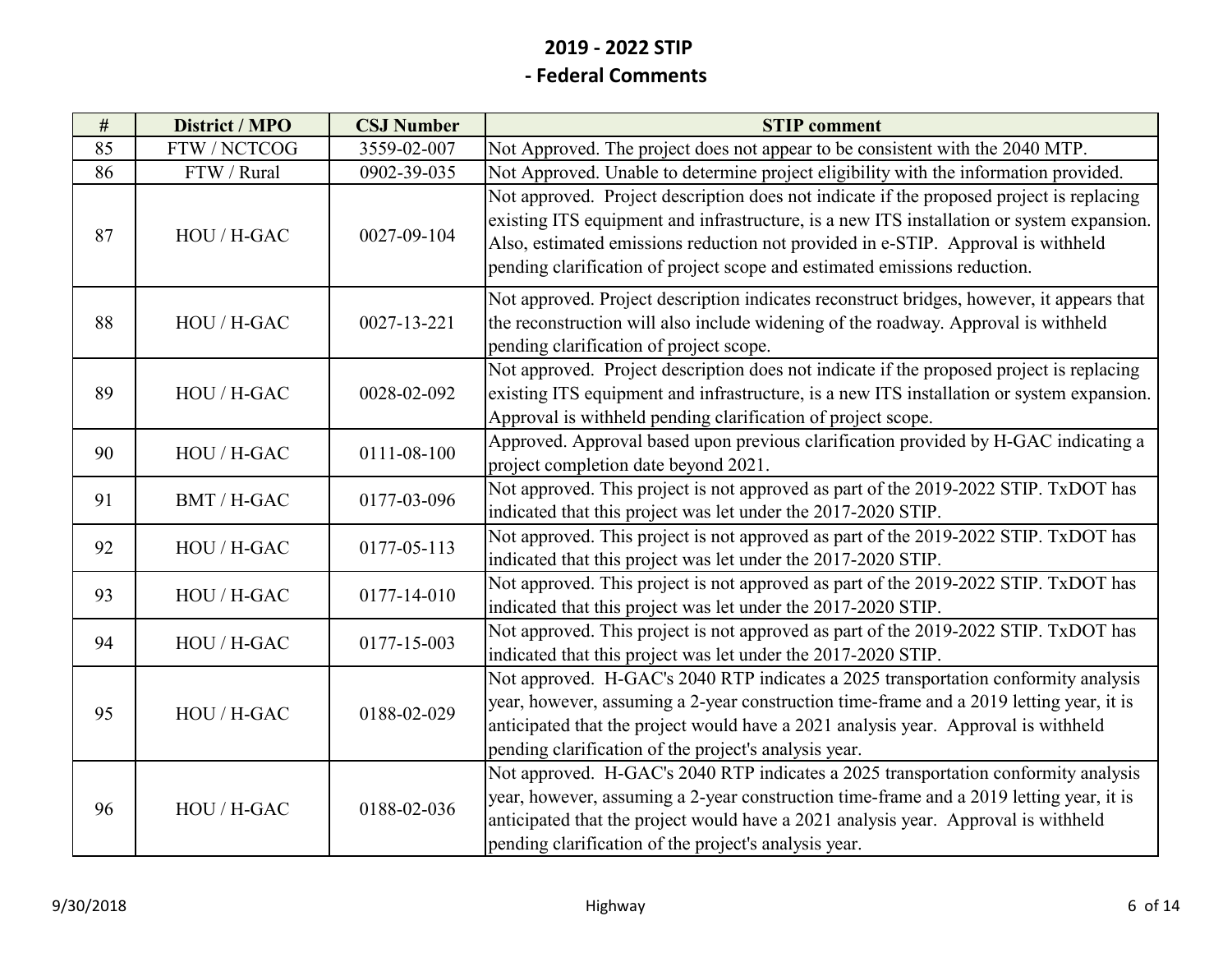| #   | District / MPO | <b>CSJ Number</b> | <b>STIP</b> comment                                                                                                                                                                                                                                                                                                          |
|-----|----------------|-------------------|------------------------------------------------------------------------------------------------------------------------------------------------------------------------------------------------------------------------------------------------------------------------------------------------------------------------------|
| 97  | HOU / H-GAC    | 0188-03-019       | Not approved. H-GAC's 2040 RTP indicates a 2025 transportation conformity analysis<br>year, however, assuming a 2-year construction time-frame and a 2019 letting year, it is<br>anticipated that the project would have a 2021 analysis year. Approval is withheld<br>pending clarification of the project's analysis year. |
| 98  | HOU / H-GAC    | 0188-04-050       | Not approved. The total project cost reflected in e-STIP is substantially greater than that<br>indicated in H-GAC's 2040 RTP. Approval is withheld pending clarification of total<br>project cost.                                                                                                                           |
| 99  | HOU / H-GAC    | 0188-10-021       | Approval based upon clarification previously provided by H-GAC concerning the limits<br>of the proposed 4-lane and 6-lane widening (i.e., 6-lanes between IH-10 and Spring<br>Green Boulevard, and 4-lanes between Spring Green Boulevard and north of Westridge<br>Creek Lane).                                             |
| 100 | HOU / H-GAC    | 0188-10-028       | Not approved. Project description indicates widening to 4 and 6-lanes, however it does<br>not indicate limits of the proposed 4 and 6-lane widening. Approval is withheld pending<br>clarification of the 4 and 6-lane widening limits.                                                                                      |
| 101 | HOU / H-GAC    | 0192-01-093       | Not approved. This project is not approved as part of the 2019-2022 STIP. TxDOT has<br>indicated that this project was let under the 2017-2020 STIP.                                                                                                                                                                         |
| 102 | HOU / H-GAC    | 0192-01-099       | Not approved. Project description does not indicate if the proposed project is replacing<br>existing ITS equipment and infrastructure, is a new ITS installation or system expansion.<br>Approval is withheld pending clarification of project scope.                                                                        |
| 103 | HOU / H-GAC    | $0271 - 16 - 140$ | Not approved. This project is not approved as part of the 2019-2022 STIP. TxDOT has<br>indicated that this project was let under the 2017-2020 STIP.                                                                                                                                                                         |
| 104 | HOU / H-GAC    | 0389-05-088       | Not approved. H-GAC's 2040 RTP indicates a 2025 transportation conformity analysis<br>year, however, assuming a 2-year construction time-frame and a 2019 letting year, it is<br>anticipated that the project would have a 2021 analysis year. Approval is withheld<br>pending clarification of the project's analysis year. |
| 105 | HOU / H-GAC    | 0389-05-116       | Not approved. This project is not approved as part of the 2019-2022 STIP. TxDOT has<br>indicated that this project was let under the 2017-2020 STIP.                                                                                                                                                                         |
| 106 | HOU / H-GAC    | 0389-06-095       | Not approved. This project is not approved as part of the 2019-2022 STIP. TxDOT has<br>indicated that this project was let under the 2017-2020 STIP.                                                                                                                                                                         |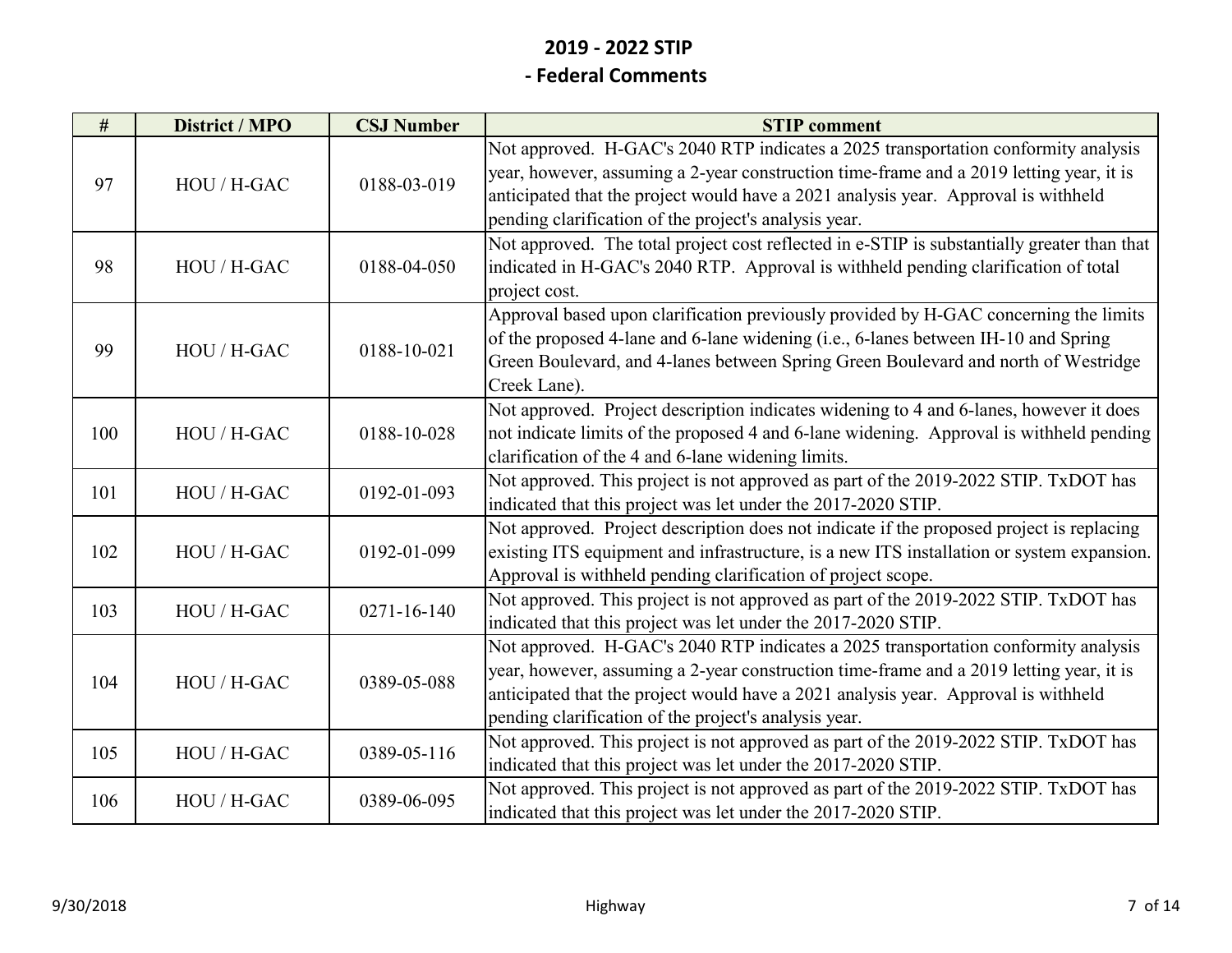| #   | District / MPO | <b>CSJ Number</b> | <b>STIP</b> comment                                                                                                                                                                                                                                                                                                                               |
|-----|----------------|-------------------|---------------------------------------------------------------------------------------------------------------------------------------------------------------------------------------------------------------------------------------------------------------------------------------------------------------------------------------------------|
| 107 | HOU / H-GAC    | 0500-04-105       | Not approved. H-GAC's 2040 RTP indicates a 2025 transportation conformity analysis<br>year, however, assuming a 2-year construction time-frame and a 2019 letting year, it is<br>anticipated that the project would have a 2021 analysis year. Approval is withheld                                                                               |
|     |                |                   | pending clarification of the project's analysis year.                                                                                                                                                                                                                                                                                             |
| 108 | HOU / H-GAC    | 0500-04-106       | Not approved. This project is not approved as part of the 2019-2022 STIP. TxDOT has<br>indicated that this project was let under the 2017-2020 STIP.                                                                                                                                                                                              |
| 109 | HOU / H-GAC    | 0502-01-217       | Not approved. Project description does not indicate the number and direction of direct<br>connectors to be constructed. Approval is withheld pending clarification of project                                                                                                                                                                     |
| 110 | HOU / H-GAC    | 0508-01-356       | Not approved. This project is not approved as part of the 2019-2022 STIP. TxDOT has<br>indicated that this project was let under the 2017-2020 STIP.                                                                                                                                                                                              |
| 111 | BMT / H-GAC    | 0508-03-098       | Not approved. This project is not approved as part of the 2019-2022 STIP. TxDOT has<br>indicated that this project was let under the 2017-2020 STIP.                                                                                                                                                                                              |
| 112 | HOU / H-GAC    | 0720-03-133       | Not approved. This project is not approved as part of the 2019-2022 STIP. TxDOT has<br>indicated that this project was let under the 2017-2020 STIP.                                                                                                                                                                                              |
| 113 | HOU / H-GAC    | 0720-03-141       | Not approved. Proposed project does not appear to be included in the H-GAC 2040<br>RTP. Approval is withheld pending clarification of the project's consistency with the H-<br>GAC 2040 RTP.                                                                                                                                                      |
| 114 | HOU / H-GAC    | 0912-00-543       | Not approved. H-GAC 2040 RTP project description indicates widening to 4-lane<br>divided. However, e-STIP project description indicates widening to a 4-lane boulevard<br>section. Approval is withheld pending clarification of project scope and consistency<br>with H-GAC 2040 RTP.                                                            |
| 115 | HOU / H-GAC    | 0912-00-560       | Approved. However, please clarify total project cost in H-GAC 2019-2022 TIP.                                                                                                                                                                                                                                                                      |
| 116 | HOU / H-GAC    | 0912-00-566       | Not approved. Project description does not provide sufficient information to determine<br>eligibility for Congestion Mitigation and Air Quality program (CMAQ) funding.<br>Approval is withheld pending clarification of project scope and CMAQ funding<br>eligibility.                                                                           |
| 117 | HOU / H-GAC    | 0912-34-194       | Not approved. Project location reflected in e-STIP appears inconsistent with that<br>reflected in H-GAC 2040 RTP. Additionally, project description in 2040 RTP reflects<br>construction of Transit O&M facility rather than administration and operations facility.<br>Approval is withheld pending clarification of project location and scope. |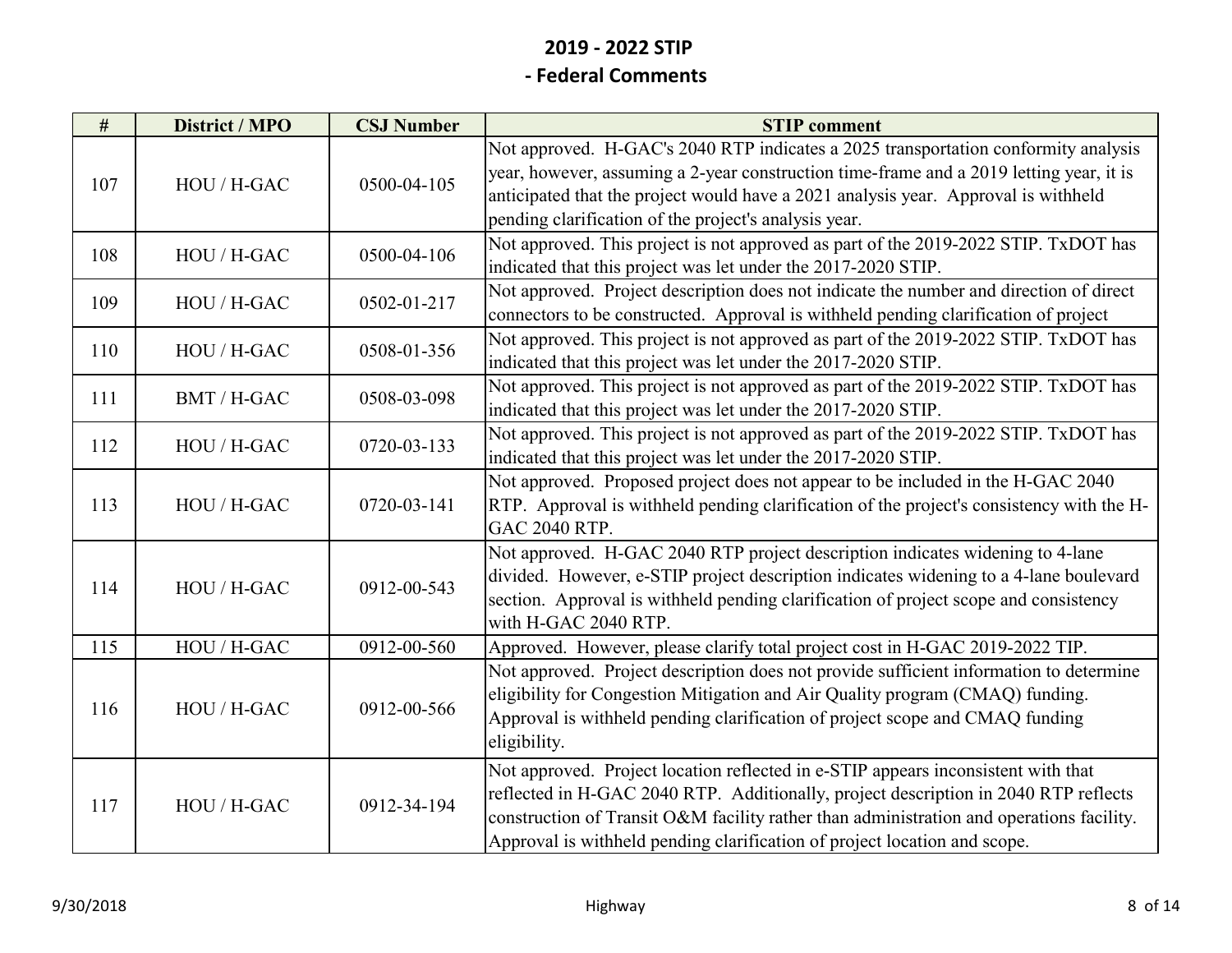| #   | District / MPO | <b>CSJ Number</b> | <b>STIP</b> comment                                                                                                                                                                                                                                                                                                                                                                                                                   |
|-----|----------------|-------------------|---------------------------------------------------------------------------------------------------------------------------------------------------------------------------------------------------------------------------------------------------------------------------------------------------------------------------------------------------------------------------------------------------------------------------------------|
| 118 | HOU / H-GAC    | 0912-34-195       | Not approved. Project location reflected in e-STIP appears inconsistent with that<br>reflected in H-GAC 2040 RTP. Additionally, project description in 2040 RTP reflects<br>construction of Transit O&M facility rather than administration and operations facility.<br>Approval is withheld pending clarification of project location and scope.                                                                                     |
| 119 | HOU / H-GAC    | 0912-56-052       | Approved. However, Transportation Alternatives Program (TAP) funding for<br>intersection and curb and gutter drainage improvements is limited to activities eligible<br>for TAP funding.                                                                                                                                                                                                                                              |
| 120 | HOU / H-GAC    | 0912-72-075       | Not approved. This project is not approved as part of the 2019-2022 STIP. TxDOT has<br>indicated that this project was let under the 2017-2020 STIP.                                                                                                                                                                                                                                                                                  |
| 121 | HOU / H-GAC    | 0912-72-314       | Not approved. This project is not approved as part of the 2019-2022 STIP. TxDOT has<br>indicated that this project was let under the 2017-2020 STIP.                                                                                                                                                                                                                                                                                  |
| 122 | HOU / H-GAC    | 0912-72-370       | Not approved. This project is not approved as part of the 2019-2022 STIP. TxDOT has<br>indicated that this project was let under the 2017-2020 STIP.                                                                                                                                                                                                                                                                                  |
| 123 | HOU / H-GAC    | 0912-72-387       | Not approved. This project is not approved as part of the 2019-2022 STIP. TxDOT has<br>indicated that this project was let under the 2017-2020 STIP.                                                                                                                                                                                                                                                                                  |
| 124 | HOU / H-GAC    | 0912-72-390       | Not approved. Project description indicates rehabilitation, reconstruction and widen<br>sidewalks. However, reconstruction activities are generally not eligible for Congestion<br>Mitigation and Air Quality program (CMAQ) funding. Also, estimated emissions<br>reductions are not provided in e-STIP. Approval is withheld pending clarification of<br>project scope, CMAQ funding eligibility and estimated emissions reduction. |
| 125 | HOU / H-GAC    | 0912-72-392       | Not approved. The project description indicates reconstruction of back of curb<br>infrastructure. However, reconstruction activities are generally not eligible for<br>Congestion Mitigation and Air Quality program (CMAQ) funding. Also, estimated<br>emissions reduction not provided in e-STIP. Approval is withheld pending clarification<br>of project scope, CMAQ funding eligibility and estimated emissions reduction.       |
| 126 | HOU / H-GAC    | 0912-72-393       | Not approved. The project description indicates reconstruction of back of curb<br>infrastructure. However, reconstruction activities are generally not eligible for<br>Congestion Mitigation and Air Quality program (CMAQ) funding. Approval is withheld<br>pending clarification of project scope and CMAQ funding eligibility.                                                                                                     |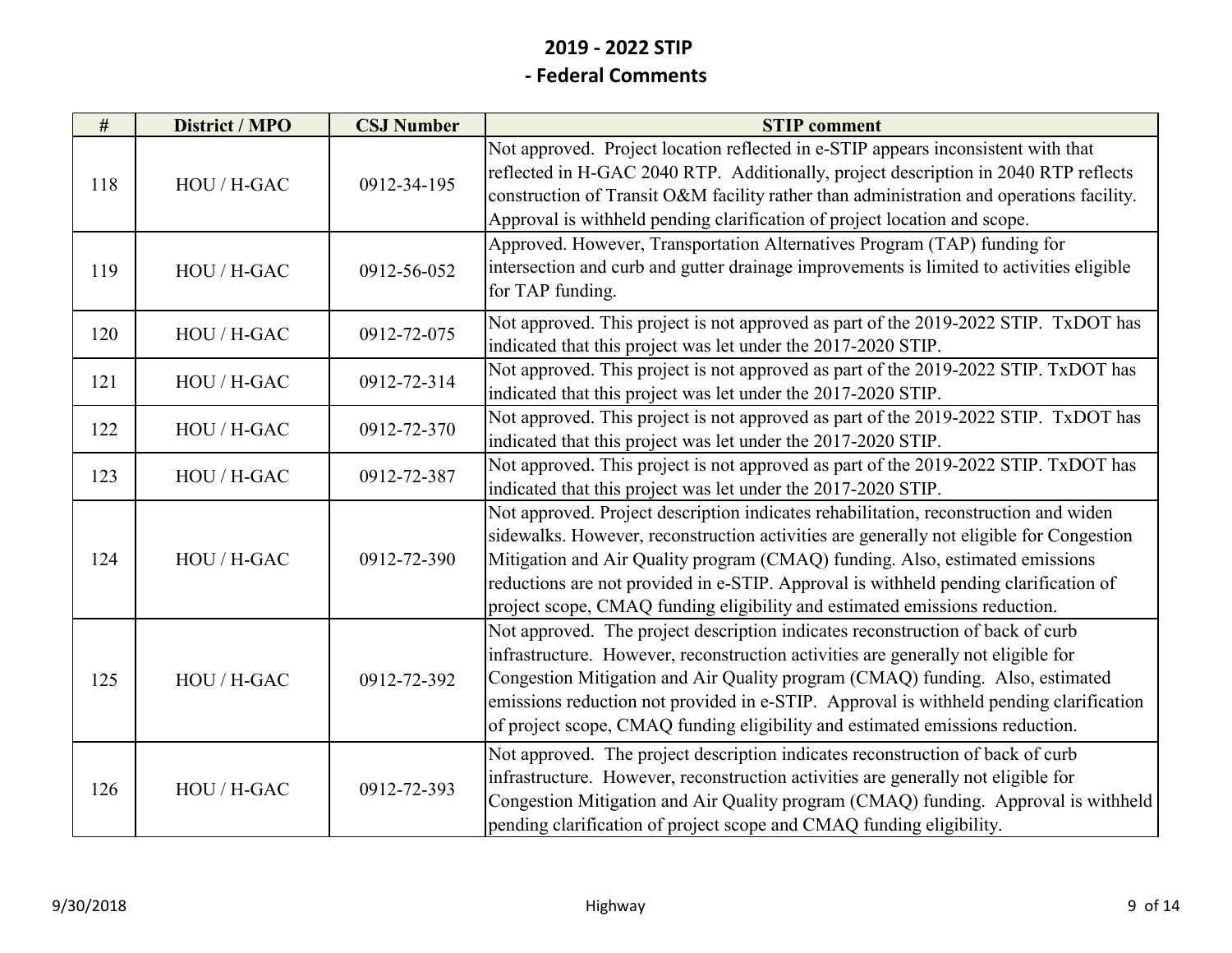| #   | District / MPO | <b>CSJ Number</b> | <b>STIP</b> comment                                                                                                                                                                                                                                                                                                                                                                                                                                                          |
|-----|----------------|-------------------|------------------------------------------------------------------------------------------------------------------------------------------------------------------------------------------------------------------------------------------------------------------------------------------------------------------------------------------------------------------------------------------------------------------------------------------------------------------------------|
| 127 | HOU / H-GAC    | 0912-72-394       | Not approved. The project description indicates reconstruction of back of curb<br>infrastructure. However, reconstruction activities are generally not eligible for<br>Congestion Mitigation and Air Quality program (CMAQ) funding. Approval is withheld<br>pending clarification of project scope and CMAQ funding eligibility.                                                                                                                                            |
| 128 | HOU / H-GAC    | 0912-72-401       | Not approved. Estimated emissions reduction not provided in e-STIP. Approval is<br>withheld pending clarification of estimated emissions reduction.                                                                                                                                                                                                                                                                                                                          |
| 129 | HOU / H-GAC    | 0912-73-214       | Not approved. This project is not approved as part of the 2019-2022 STIP. TxDOT has<br>indicated that this project was let under the 2017-2020 STIP.                                                                                                                                                                                                                                                                                                                         |
| 130 | HOU / H-GAC    | 1005-02-001       | Not approved. This project is not approved as part of the 2019-2022 STIP. TxDOT has<br>indicated that this project was let under the 2017-2020 STIP.                                                                                                                                                                                                                                                                                                                         |
| 131 | HOU / H-GAC    | 1062-04-022       | Not approved. H-GAC's 2040 RTP indicates a 2025 transportation conformity analysis<br>year, however, assuming a 2-year construction time-frame and a 2019 letting year, it is<br>anticipated that the project would have a 2021 analysis year. Approval is withheld<br>pending clarification of the project's analysis year.                                                                                                                                                 |
| 132 | HOU / H-GAC    | 1062-04-057       | Not approved. H-GAC's 2040 RTP indicates a 2025 transportation conformity analysis<br>year, however, assuming a 2-year construction time-frame and a 2019 letting year, it is<br>anticipated that the project would have a 2021 analysis year. Also, the total project cost<br>reflected in e-STIP is substantially greater than that indicated in H-GAC's 2040 RTP.<br>Approval is withheld pending clarification of the project's analysis year and total project<br>cost. |
| 133 | HOU / H-GAC    | 1062-04-058       | Not approved. H-GAC's 2040 RTP indicates a 2025 transportation conformity analysis<br>year, however, assuming a 2-year construction time-frame and a 2019 letting year, it is<br>anticipated that the project would have a 2021 analysis year. Approval is withheld<br>pending clarification of the project's analysis year.                                                                                                                                                 |
| 134 | HOU / H-GAC    | 1257-01-049       | Not approved. This project is not approved as part of the 2019-2022 STIP. TxDOT has<br>indicated that this project was let under the 2017-2020 STIP.                                                                                                                                                                                                                                                                                                                         |
| 135 | HOU / H-GAC    | 1258-02-034       | Not approved. This project is not approved as part of the 2019-2022 STIP. TxDOT has<br>indicated that this project was let under the 2017-2020 STIP.                                                                                                                                                                                                                                                                                                                         |
| 136 | HOU / H-GAC    | 1259-01-042       | Not approved. This project is not approved as part of the 2019-2022 STIP. TxDOT has<br>indicated that this project was let under the 2017-2020 STIP.                                                                                                                                                                                                                                                                                                                         |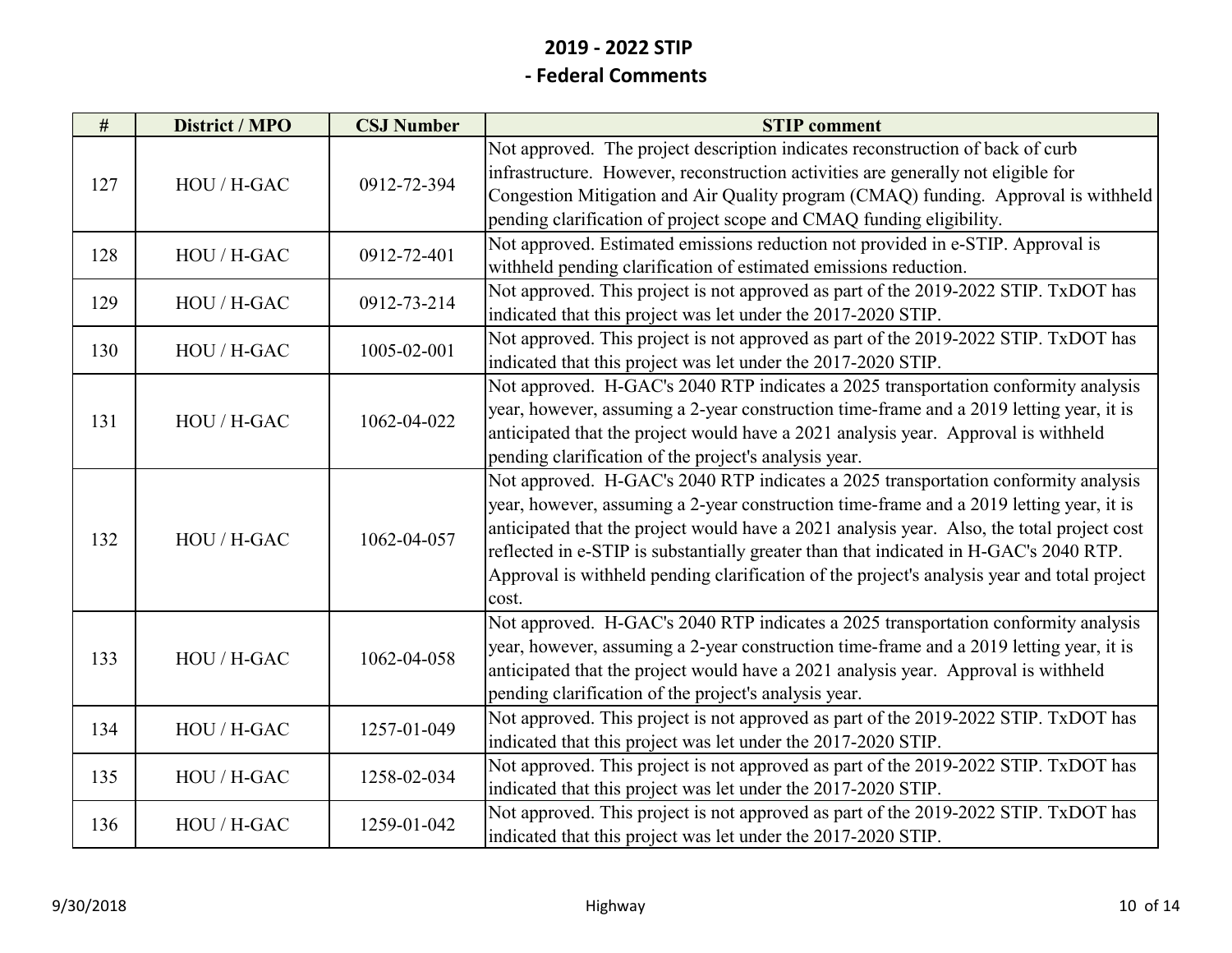# **2019 ‐ 2022 STIP**

#### **‐ Federal Comments**

| #   | <b>District / MPO</b> | <b>CSJ Number</b>   | <b>STIP</b> comment                                                                                                                                                                                                                                                                                                                                    |
|-----|-----------------------|---------------------|--------------------------------------------------------------------------------------------------------------------------------------------------------------------------------------------------------------------------------------------------------------------------------------------------------------------------------------------------------|
| 137 | HOU / H-GAC           | 1259-01-043         | Not approved. Proposed project does not appear to be included in the H-GAC 2040<br>RTP. Approval is withheld pending clarification of the project's consistency with the H-<br>GAC 2040 RTP.                                                                                                                                                           |
| 138 | HOU / H-GAC           | 1259-01-044         | Not approved. Proposed project does not appear to be included in the H-GAC 2040<br>RTP. Approval is withheld pending clarification of the project's consistency with the H-<br>GAC 2040 RTP.                                                                                                                                                           |
| 139 | HOU / H-GAC           | 1685-01-108         | Not approved. Project description does not indicate if the proposed project is replacing<br>existing ITS equipment and infrastructure, is a new ITS installation or system expansion.<br>Also, estimated emissions reduction not provided in e-STIP. Approval is withheld<br>pending clarification of project scope and estimated emissions reduction. |
| 140 | HOU / H-GAC           | 2242-02-022         | Not approved. The total project cost reflected in e-STIP is substantially greater than that<br>indicated in H-GAC's 2040 RTP. Approval is withheld pending clarification of total<br>project cost.                                                                                                                                                     |
| 141 | HOU / H-GAC           | 2941-02-054         | Not approved. Project description does not indicate if the proposed project is replacing<br>existing ITS equipment and infrastructure, is a new ITS installation or system expansion.<br>Approval is withheld pending clarification of project scope.                                                                                                  |
| 142 | HOU / H-GAC           | 3050-03-021         | Not approved. This project is not approved as part of the 2019-2022 STIP. TxDOT has<br>indicated that this project was let under the 2017-2020 STIP.                                                                                                                                                                                                   |
| 143 | HOU / H-GAC           | 3158-01-032         | Not approved. This project is not approved as part of the 2019-2022 STIP. TxDOT has<br>indicated that this project was let under the 2017-2020 STIP.                                                                                                                                                                                                   |
| 144 | HOU / H-GAC           | 3510-04-054         | Not approved. Proposed project does not appear to be included in the H-GAC 2040<br>RTP. Additionally, e-STIP reflects funding as Local Contribution (LC) however, the H-<br>GAC TIP indicates Local. Approval is withheld pending clarification of the project's<br>funding category and consistency with the H-GAC 2040 RTP.                          |
| 145 | HOU / H-GAC           | 3510-04-055         | Not approved. Proposed project does not appear to be included in the H-GAC 2040<br>RTP. Additionally, e-STIP reflects funding as Local Contribution (LC) however, the H-<br>GAC TIP indicates Local. Approval is withheld pending clarification of the project's<br>funding category and consistency with the H-GAC 2040 RTP.                          |
| 146 | HOU / H-GAC           | <b>MPO ID 11089</b> | Not approved. Proposed project does not appear to be included in the H-GAC 2040<br>RTP. Approval is withheld pending clarification of the project's consistency with the H-<br>GAC 2040 RTP.                                                                                                                                                           |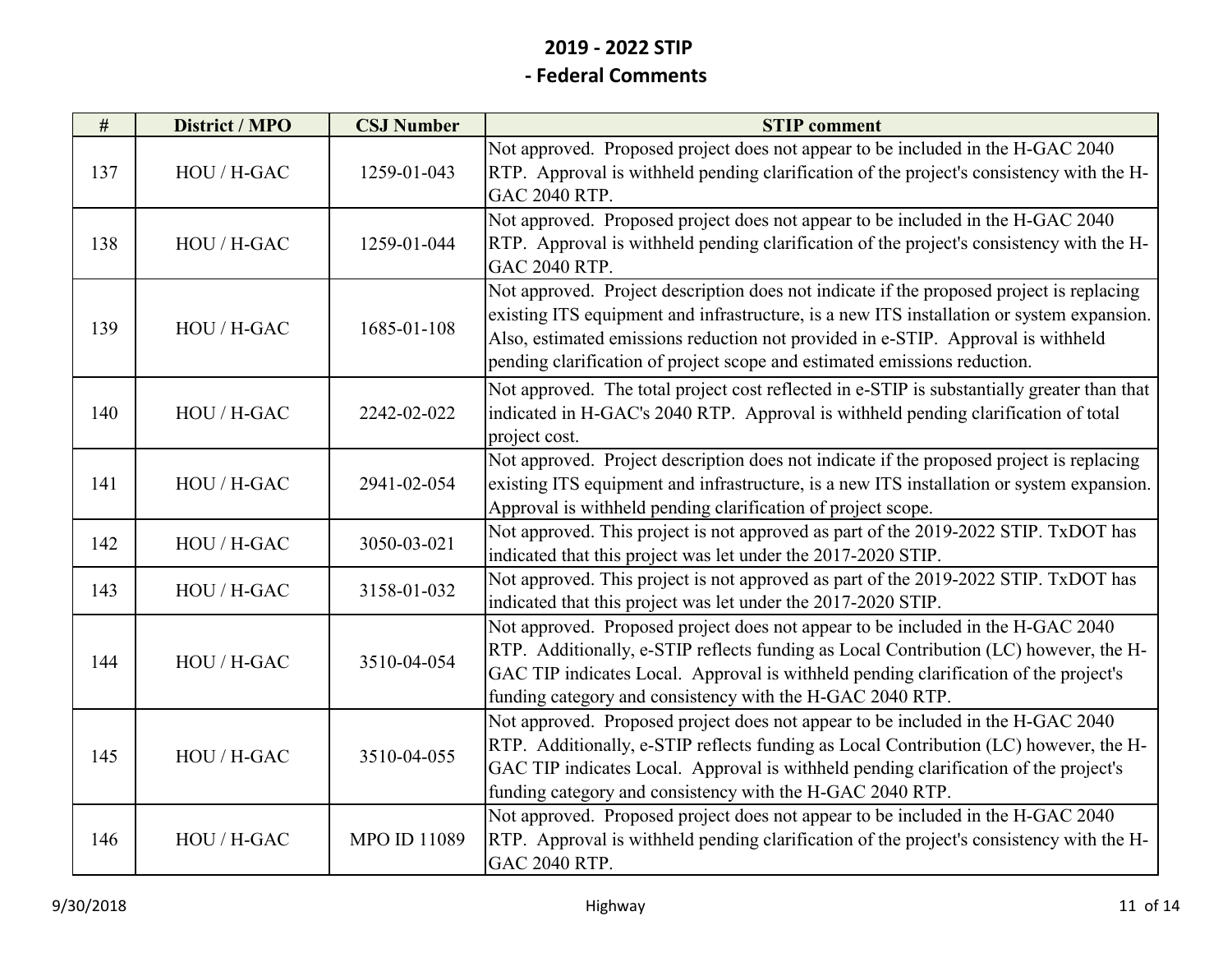| #   | District / MPO | <b>CSJ Number</b>   | <b>STIP</b> comment                                                                                                                                                                                                                                                                                                          |
|-----|----------------|---------------------|------------------------------------------------------------------------------------------------------------------------------------------------------------------------------------------------------------------------------------------------------------------------------------------------------------------------------|
| 147 | HOU / H-GAC    | <b>MPO ID 11760</b> | Not approved. Proposed project does not appear to be included in the H-GAC 2040<br>RTP. Additionally, estimated emissions reduction not provided in e-STIP. Approval is<br>withheld pending clarification of the project's estimated emissions reduction and<br>consistency with the H-GAC 2040 RTP.                         |
| 148 | HOU / H-GAC    | MPO ID 11762        | Not approved. Proposed project does not appear to be included in the H-GAC 2040<br>RTP. Additionally, estimated emissions reduction not provided in e-STIP. Approval is<br>withheld pending clarification of the project's estimated emissions reduction and<br>consistency with the H-GAC 2040 RTP.                         |
| 149 | HOU / H-GAC    | <b>MPO ID 11763</b> | Not approved. Proposed project does not appear to be included in the H-GAC 2040<br>RTP. Additionally, estimated emissions reduction not provided in e-STIP. Approval is<br>withheld pending clarification of the project's estimated emissions reduction and<br>consistency with the H-GAC 2040 RTP.                         |
| 150 | HOU / H-GAC    | <b>MPO ID 11808</b> | Not approved. Proposed project does not appear to be included in the H-GAC 2040<br>RTP. Approval is withheld pending clarification of the project's consistency with the H-<br>GAC 2040 RTP.                                                                                                                                 |
| 151 | HOU / H-GAC    | <b>MPO ID 13200</b> | Not approved. Proposed project does not appear to be included in the H-GAC 2040<br>RTP. Approval is withheld pending clarification of the project's consistency with the H-<br><b>GAC 2040 RTP.</b>                                                                                                                          |
| 152 | HOU / H-GAC    | <b>MPO ID 15208</b> | Not approved. H-GAC's 2040 RTP indicates a 2025 transportation conformity analysis<br>year, however, assuming a 2-year construction time-frame and a 2019 letting year, it is<br>anticipated that the project would have a 2021 analysis year. Approval is withheld<br>pending clarification of the project's analysis year. |
| 153 | HOU / H-GAC    | <b>MPO ID 652</b>   | Approved. However, please clarify discrepancy in source of funding reflected in e-STIP<br>and that reflected in the H-GAC 2019-2022 TIP.                                                                                                                                                                                     |
| 154 | HOU / H-GAC    | <b>MPO ID 9403</b>  | Not approved. H-GAC's 2040 RTP indicates a 2025 transportation conformity analysis<br>year, however, assuming a 2-year construction time-frame and a 2019 letting year, it is<br>anticipated that the project would have a 2021 analysis year. Approval is withheld<br>pending clarification of the project's analysis year. |
| 155 | LFK / Rural    | 0176-01-081         | Not Approved. Please provide number of lanes to be constructed.                                                                                                                                                                                                                                                              |
| 156 | LFK / Rural    | 0176-02-118         | Not Approved. Please provide the number of lanes and direction for frontage roads.                                                                                                                                                                                                                                           |
| 157 | LFK / Rural    | 2553-01-115         | Not Approved. Please provide the number of lanes and direction for frontage roads.                                                                                                                                                                                                                                           |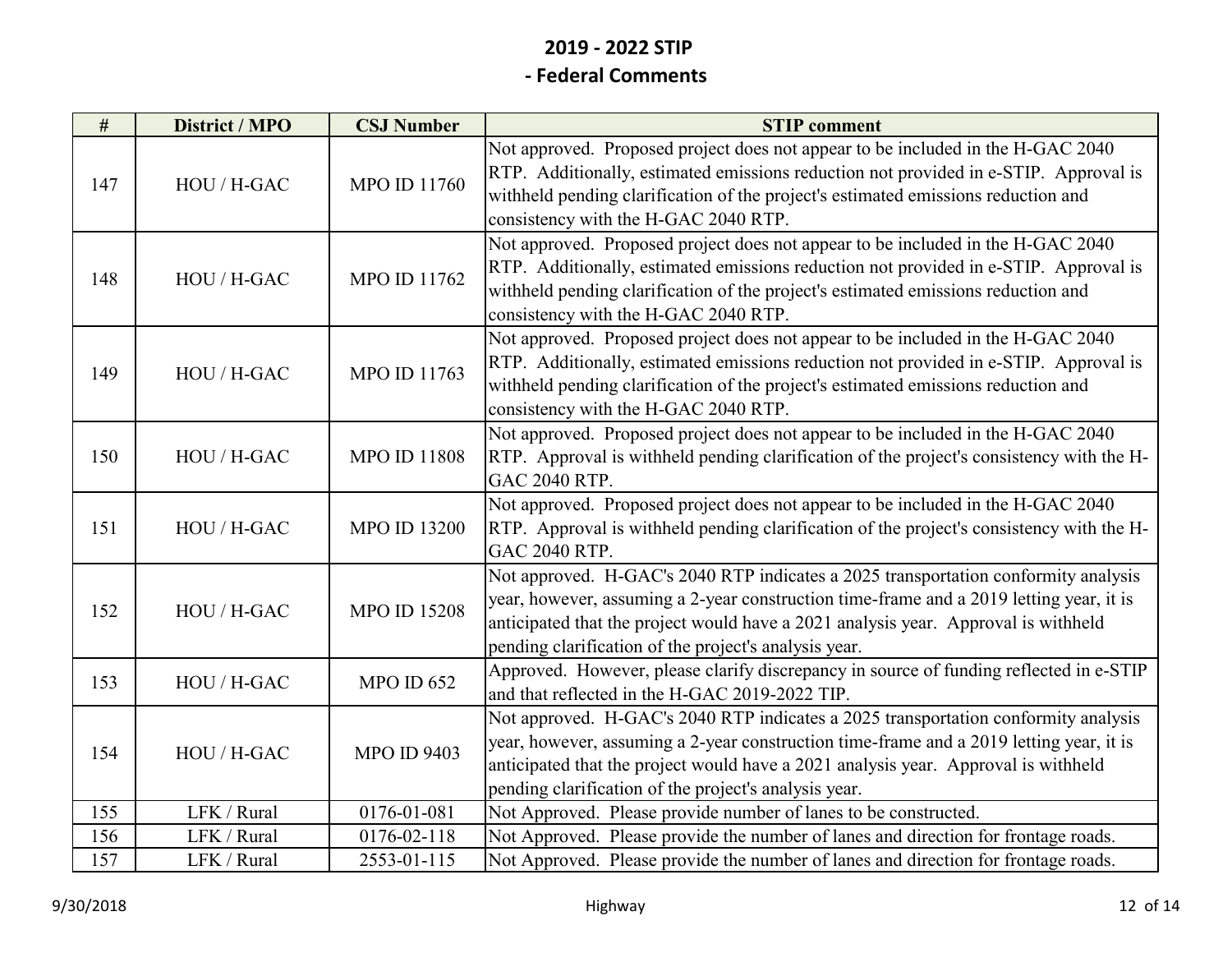| $\#$      | District / MPO     | <b>CSJ Number</b> | <b>STIP</b> comment                                                                                                                                                                                          |
|-----------|--------------------|-------------------|--------------------------------------------------------------------------------------------------------------------------------------------------------------------------------------------------------------|
| 158       | ODA / PBMPO        | 0005-13-060       | Not Approved. Project description is shown as "Improve Mobility" is unclear and<br>vague, and needs consistency with the 2040 MTP. Approval is withheld pending                                              |
|           |                    |                   | clarification of the project description.                                                                                                                                                                    |
| 159       | ODA / PBMPO        | 0005-14-086       | Not Approved. Project description is shown as "Improve Mobility" is unclear and<br>vague, and needs consistency with the 2040 MTP. Approval is withheld pending<br>clarification of the project description. |
| 160       | ODA / PBMPO        | 0005-14-087       | Not Approved. Project description is shown as "Improve Mobility" is unclear and<br>vague, and needs consistency with the 2040 MTP. Approval is withheld pending<br>clarification of the project description. |
| 161       | ODA / PBMPO        | 1718-07-043       | Not Approved. Project description shown as "Upgrade to Non-Freeway" does not match<br>the description shown in the 2040 MTP. Approval is withheld pending clarification of<br>the project description.       |
| 162       | PAR / NCTCOG       | 0009-13-170       | Not Approved. The project does not appear to be consistent with the 2040 MTP.                                                                                                                                |
| 163       | PAR / NCTCOG       | 0009-13-900       | Not approved. Eligibility is not able to be determined on the information provided.                                                                                                                          |
| 164       | PAR / Rural        | 0083-02-051       | Not Approved. This project is not approved as part of the 2019-2022 STIP.<br>TxDOT has indicated that this project was let under the 2017-2020 STIP.                                                         |
| 165       | TYL / Longview MPO | 0165-03-036       | Not Approved. Total project cost in eSTIP (\$29795993) is not the same as in TIP<br>(\$30,792,301). Also F 304 is in the 'Unfunded Needs' portion of the MTP.                                                |
| 166       | TYL / Longview MPO | 2073-01-009       | Approved. However, please clarify discrepancy between total project cost reflected in the<br>MPO TIP and that reflected in e-STIP.                                                                           |
| 167       | TYL / Longview MPO | 2073-01-010       | Not Approved. Total project cost in eSTIP (\$16,434,699) is not the same as in TIP<br>(\$16,984,237). Also F 116 is in the 'Unfunded Needs' portion of the MTP.                                              |
| 168       | TYL / Longview MPO | 2158-01-019       | Approved. However, please clarify discrepancy between total project cost reflected in the<br>MPO TIP and that reflected in e-STIP.                                                                           |
| 169       | TYL / Longview MPO | 2158-01-020       | Approved. However, please clarify discrepancy between total project cost reflected in the<br>MPO TIP and that reflected in e-STIP.                                                                           |
| 170       | TYL / Rural        | 0165-02-061       | Not Approved. Total Cost in eSTIP (\$42,591,531) is not the same as in the STIP<br>documentation (\$41,213,451).                                                                                             |
| 171       | TYL / Rural        | 0198-03-026       | Not Approved. Total Cost in eSTIP (\$61,435,156) is not the same as in the STIP<br>documentation (\$59,559,966).                                                                                             |
| 172       | TYL / Rural        | 0198-04-029       | Not Approved. Total Cost in eSTIP (\$177,713,750) is not the same as in the STIP<br>documentation (\$172,173,416).                                                                                           |
| 9/30/2018 |                    |                   | $\overline{13}$ of 14<br>Highway                                                                                                                                                                             |